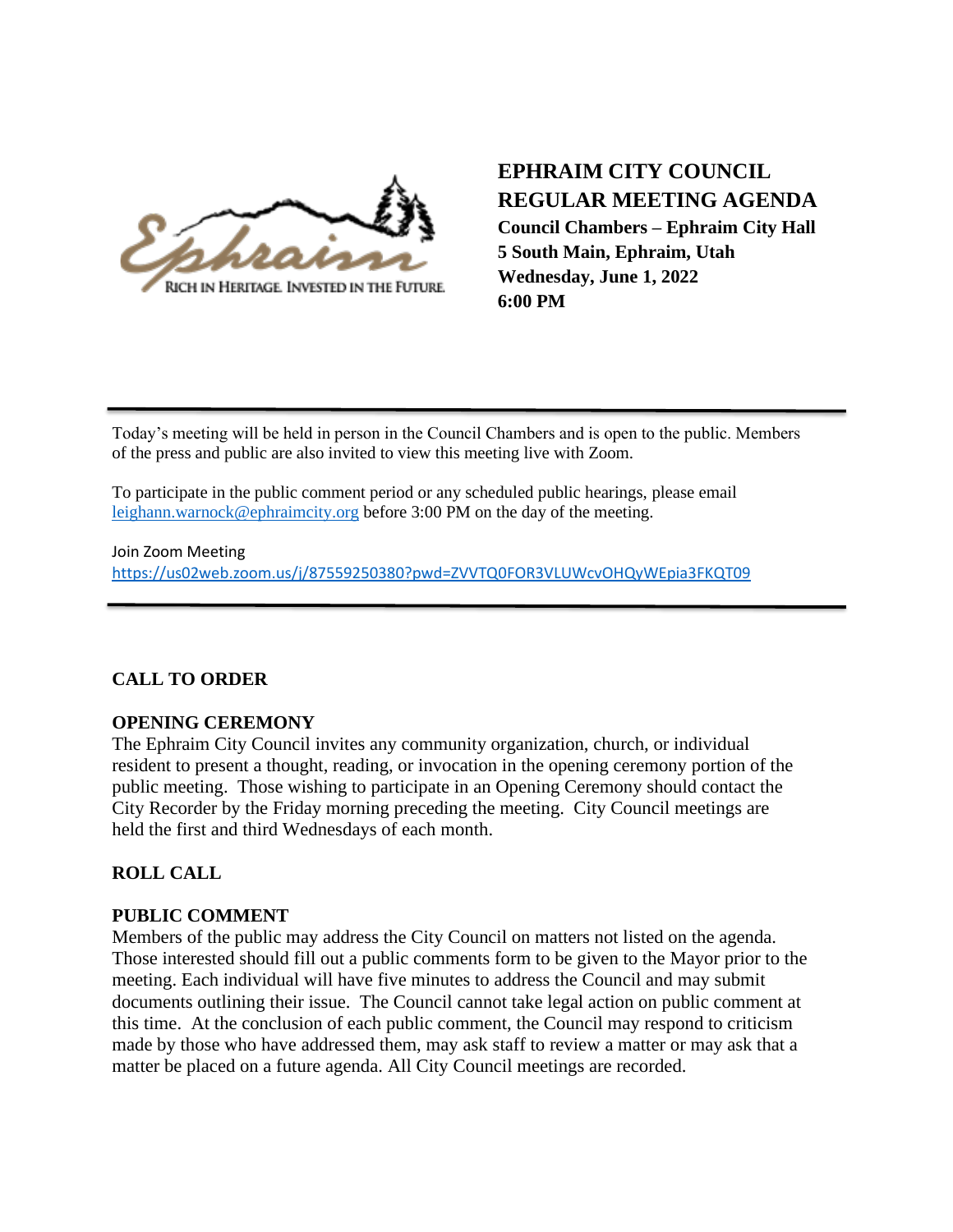#### **I. PRESENTATIONS**

**A. Swearing In of the 2022-2023 Youth City Council**

## **II. MOTION AGENDA**

## **A. Approval of the May 31, 2022, Warrant Register**

- **B. Approval of the Following City Council Meetings:**
	- **1. May 18, 2022, Work and City Council Meeting Minutes**
	- **2. January 5, 2022, Work and City Council Meeting Minutes**

## **C. Rezone: Randy Bailey**

Discussion and Possible Approval of a zone change from RA (Residential Agricultural) to R1 (Low Density Single Family) for property located at approximately 150 N 700 E. (Bryan Kimball)

## **D. Conditional Use Permit: Logan Moffett**

Discussion and Possible Approval of a CUP requested by Logan Moffett for a proposed 80-unit multifamily development consisting of 24 townhomes and 14-plex apartments on property located at approximately 150 E 700 S. (Bryan Kimball)

## **E. Conditional Use Permit: Happy Valley Homes**

Discussion and Possible Approval of a CUP requested by Mike Hatch for a proposed 39-unit multifamily development on property located at approximately 330 N Main. (Bryan Kimball)

## **F. RAP Tax Distribution**

Approval of distribution of RAP Tax funds as proposed by the Recreation, Arts, and Parks Committee. (Michael Patton)

## **III. APPOINTMENTS AND COUNCIL REPORTS**

 Discussion and possible action on the following items: **A. Appointments**

## **B. Council Reports**

- 1. City Council may report on meetings/events attended and issues discussed in meetings/events attended by a Councilmember in their official capacity as the City's representative.
- 2. City Council questions regarding the update must be limited solely for clarification purposes. If further discussion is warranted, the issue will be added to a future agenda for a detailed briefing.
- 3. City Council report of upcoming meetings.
- 4. City Council request for agenda items to be placed on future Council Meeting agendas.